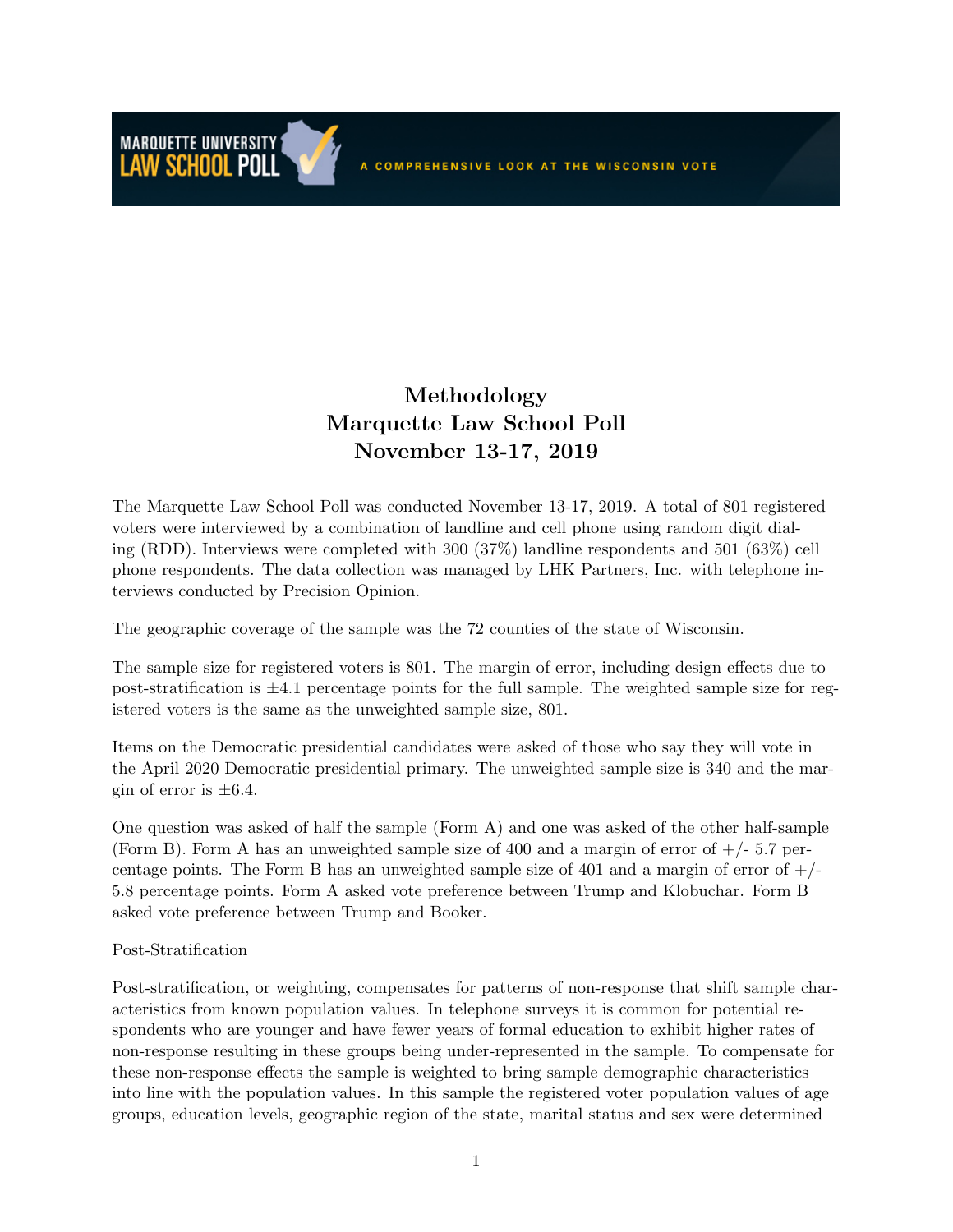using the 1996-2016 releases of the Current Population Survey (CPS) and data on registered voters supplied by the Wisconsin Elections Commission (WEC)).

A raking algorithm was used to simultaneously balance the weights so that the sample distribution closely approximates the known population distributions for age, education, geographic region, marital status, and sex. The population, raw sample size, unweighted and weighted percentages, as well as population parameters from the CPS and Wisconsin Elections Commissions are shown in the table below.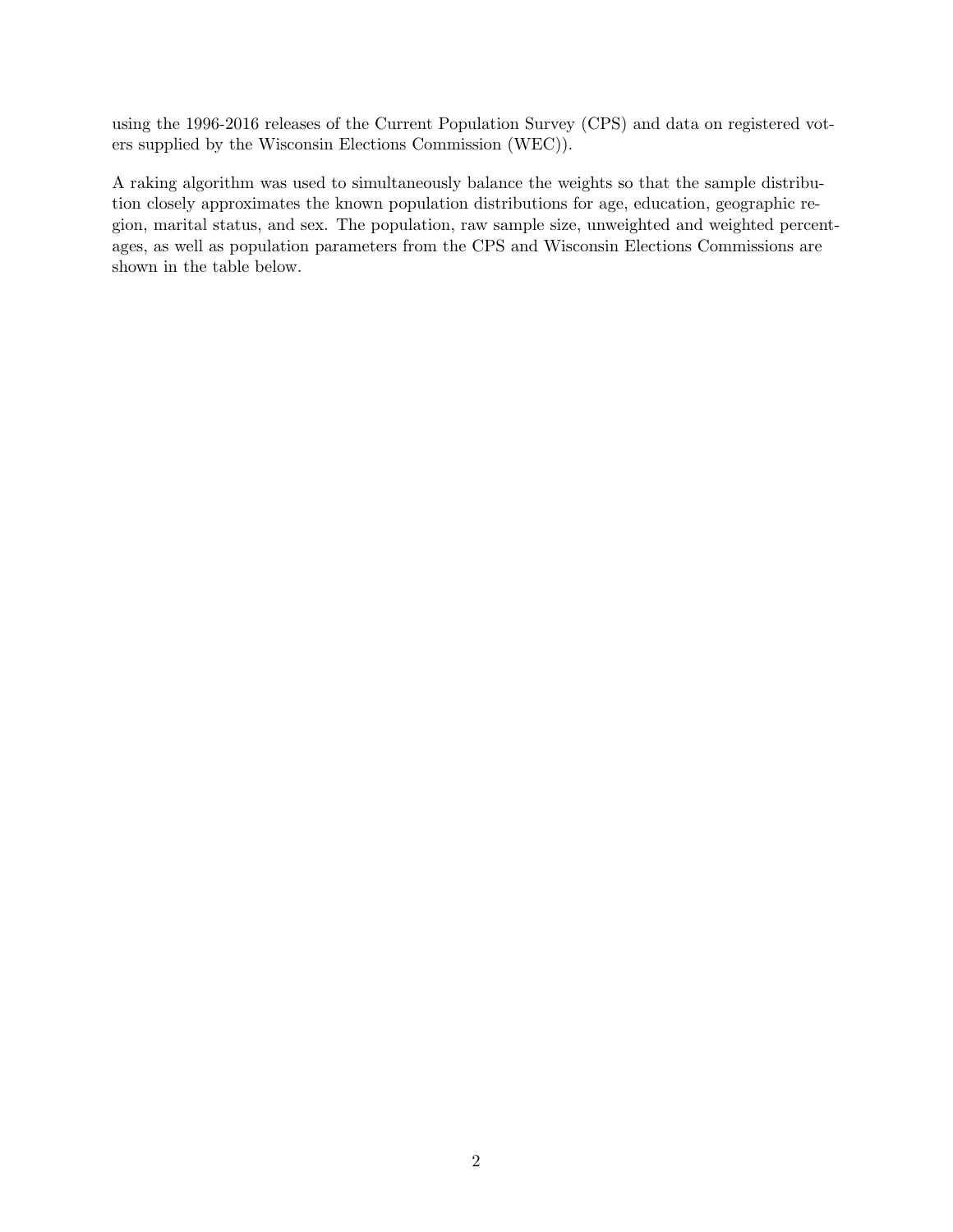|                           | $\overline{\text{W}}$ isconsin |                  |                |            |
|---------------------------|--------------------------------|------------------|----------------|------------|
| Group                     | Raw N                          | Unweighted       | Weighted       | Parameter  |
| Gender                    |                                |                  |                |            |
| Male                      | 411                            | 51               | 47             | 47         |
| Female                    | 390                            | 49               | 53             | 53         |
| Gender and Marital Status |                                |                  |                |            |
| Married Male              | 231                            | 29               | 29             | 29         |
| Married Female            | 189                            | 24               | 30             | 30         |
| <b>Unmarried Male</b>     | 180                            | 22               | 18             | 18         |
| <b>Unmarried Female</b>   | 201                            | 25               | 23             | $23\,$     |
| Age                       |                                |                  |                |            |
| 18-29                     | 63                             | $8\,$            | 14             | 14         |
| 30-39                     | 70                             | 9                | 13             | 14         |
| 40-49                     | 79                             | 10               | 14             | 14         |
| 50-59                     | 152                            | $19\,$           | 23             | 25         |
| 60-69                     | 196                            | 24               | 17             | 17         |
| $70+$                     | 228                            | 28               | 16             | 16         |
| Age NA                    | 13                             | $\overline{2}$   | $\overline{2}$ |            |
| Education                 |                                |                  |                |            |
| Less than high school     | 21                             | 3                | $\overline{2}$ | $\sqrt{2}$ |
| High school               | 166                            | 21               | 28             | 29         |
| Some college              | 146                            | 18               | 19             | 19         |
| Associates degree         | 109                            | 14               | 14             | 14         |
| College Graduate          | 170                            | 21               | 24             | 24         |
| Post-Graduate             | 186                            | 23               | 12             | 12         |
| Education NA              | 3                              | $\boldsymbol{0}$ | $\mathbf{1}$   |            |
| Region                    |                                |                  |                |            |
| City of Milwaukee         | 78                             | 10               | 8              | 8          |
| Rest of Milwaukee DMA     | 242                            | 30               | 31             | 31         |
| Madison DMA               | 134                            | 17               | 18             | 18         |
| Green Bay-Appleton DMA    | 153                            | 19               | 19             | 19         |
| Rest of Wisconsin         | 194                            | 24               | 23             | 23         |

Comparison of final weighted data to CPS and WEC parameters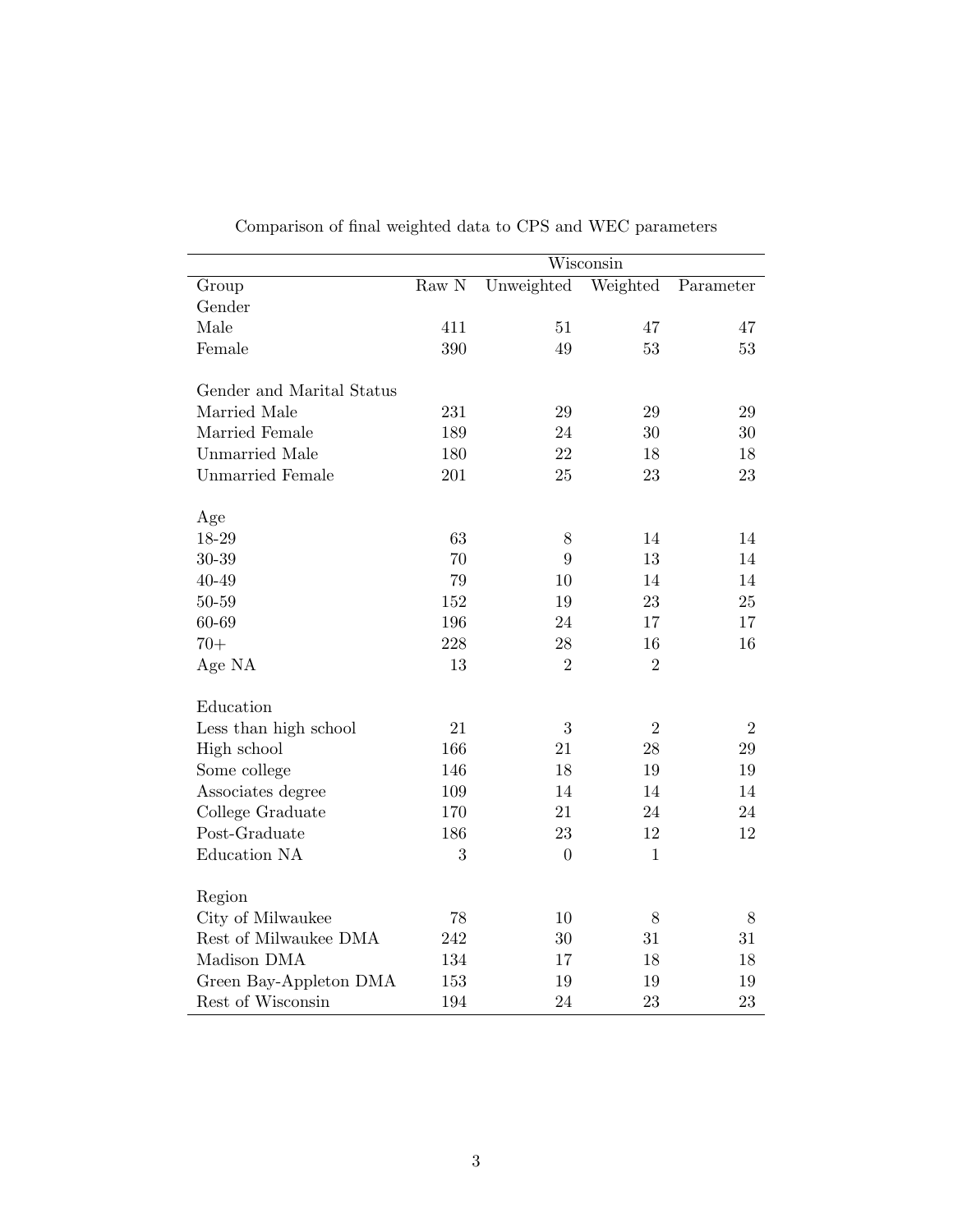## AAPOR Transparency Initiative Information

The Marquette Law School Poll follows the guidelines for disclosure of the American Association for Public Opinion Research Transparency Initiative. For more information on the initiative see: http://www.aapor.org/AAPORKentico/transparency.aspx

- 1. The poll is sponsored by Marquette Law School.
- 2. The Marquette Law School Poll, under the direction of Prof. Charles Franklin, designed the survey instrument and sampling design. The data collection was administered by LHK Partners, Inc. with telephone interviews conducted by Precision Opinion.
- 3. Funding for this study was provided by the Marquette Law School Alumni Annual Fund. Their support is gratefully acknowledged.
- 4. The full survey instrument is available online at https://law.marquette.edu/poll/results-data/
- 5. The population surveyed consists of registered voters in the 72 counties of Wisconsin. Registration is determined by self-report. Those who are not registered but who say they will register by election day and included as registered voters.
- 6. The sample frame is a dual frame landline and cell telephone sample using a random digit dialing design. Sampling was stratified by region of the state to provide approximately proportional sample sizes for each region.
- 7. The sample was supplied by Marketing Systems Group (MSG).
- 8. The dual-frame random digit dial design was used to ensure that both cell phone and landlines and listed and unlisted numbers would be included in the sample. Registered voters, age 18 and over, in the landline sample were selected using the "most recent birthday" method. Respondents were also screened to ensure they were current residents of the 72 counties of Wisconsin included in the sampling frame. Interviews in the cell phone sample were conducted with the person who answered the phone if they were registered voter, age 18 or over, and lived in one of the 72 Wisconsin counties.
- 9. The sample is a probability design using a random digit dialed (RDD) dual-frame design of cell phone and landline numbers.
- 10. See 8 and 9 above.
- 11. The sample was designed to be representative of the state of Wisconsin. The registered voter sample size is 801. The margin of error, including design effects due to post-stratification is  $\pm 4.1$  percentage points for the full sample. The weighted sample size for registered voters is the same as the unweighted sample size, 801.

The Democratic primary subsample includes those who say they will vote in the April 2020 Democratic presidential primary. The unweighted sample size is 340 and the margin of error, including design effect, is 6.4.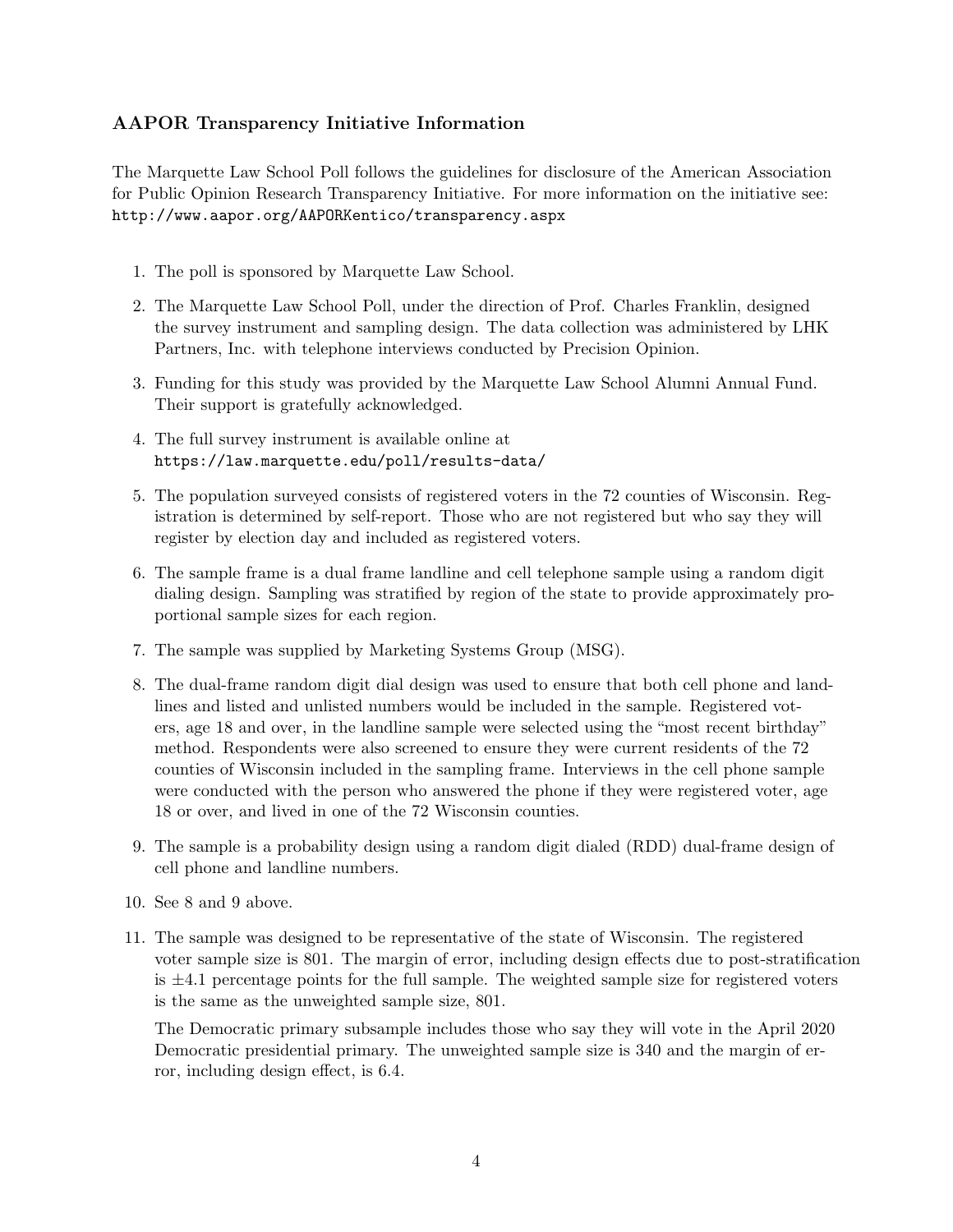Some items were asked of half the sample. Those items on Form A were asked of 400 respondents and have a margin of error of  $+/-5.7$  and those on form B were asked of 401 respondents and have a margin of error of  $+/- 5.8$ .

In this sample the population values of age groups, education levels, geographic region and sex were determined using the 2002-2018 data from the Current Population Survey conducted by the U.S. Census Bureau in Wisconsin and from data on registered voters reported by the Wisconsin Government Accountability Board.

A raking algorithm was used to simultaneously balance the weights so that the sample distribution closely approximates the known population distributions for age, education, geographic region, and sex.

The design effect,  $\text{deff}$ , for a sample of size n and with each case having a weight,  $w_i$ , is calculated as:

$$
def = \frac{n \sum_{i=1}^{n} w_i^2}{\left(\sum_{i=1}^{n} w_i\right)^2}
$$

Incorporating the design effect, the 95% confidence interval around a percentage is:

$$
\hat{p} \pm \left(\sqrt{\text{def}} \times 1.96\sqrt{\frac{\hat{p}(1-\hat{p})}{n-1}}\right)
$$

where  $\hat{p}$  is the sample estimate and n is unweighted number of cases.

The design effects due to post-stratification for the sample is 1.38. That effect is included in the calculated margin of error reported above.

- 12. The design effect has been incorporated in the calculation of all reported margins of error.
- 13. Results reported reflect the full sample within Wisconsin, with the margins of error corresponding to those reported above in item 11. When subsamples are reported the appropriate margin of error is also reported, as in item 11 above.
- 14. The survey was administered in English by telephone (landline and cell) using live interviewers. The data were collected November 13-17, 2019.
- 15. Full results, including the complete instrument, topline results and crosstabs as well as this methodological report are available online at https://law.marquette.edu/poll/results-data/ For further information contact the survey director, Prof. Charles Franklin at Charles.franklin@marquette.edu